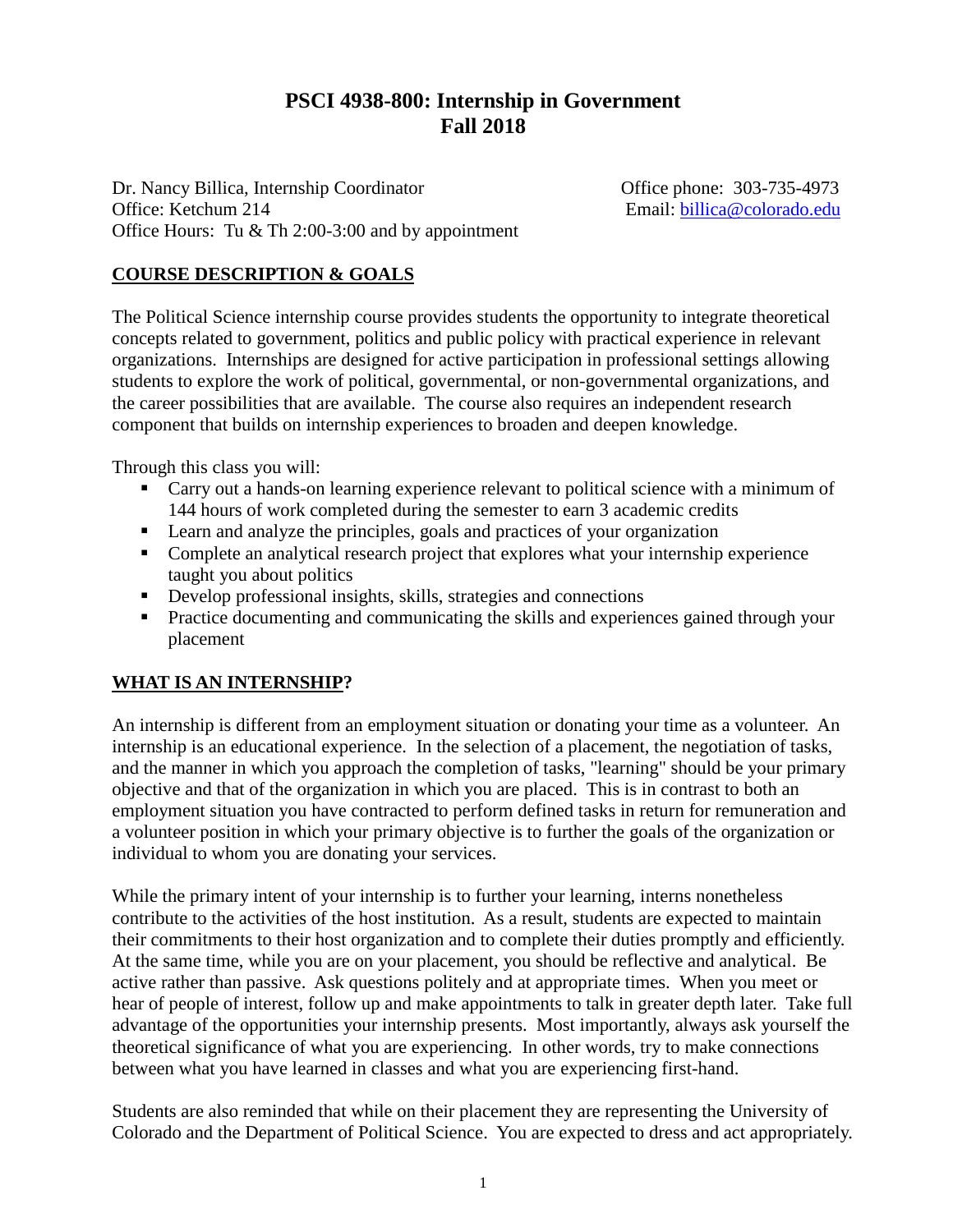You may not use your position for personal political advantage. Of course, if you are working in a political office, you would be expected to advance the office-holder's agenda.

Finally, while you are in your internship, enjoy yourself. Work and learning should be positive experiences; take full advantage of the opportunities your internship presents.

#### **COURSE REQUIREMENTS**

- 1. **Weekly Internship Reports – due to Canvas each Monday by 5 pm.** The weekly updates provide ongoing review and discussion of what you're doing and observing, challenges you're facing, new skills being developed, and other insights on your work or the organization with which you are interning. These weekly updates are your opportunity to document what you have learned. They are also my main avenue for finding out what you are accomplishing, so please be as detailed as possible. Weekly updates should be approx. 1 page (250 words) in length.
- **2. Individual Meetings.** There will be at least two individual meetings with the instructor during your internship. The initial meeting will take place at the beginning of the semester to make sure everything is in order, to talk about expectations, interests and goals, and to get acquainted. The second meeting will take place at a mutually agreeable time towards the end of the semester and before the final paper is due. Other meetings can be scheduled as needed.
- **3. Group Meetings.** Two meetings of the whole group of PSCI interns will be scheduled during the semester (with a poll sent out to find a time that works for all). The first meeting will provide opportunity to introduce ourselves and our placements, cover expectations and guidelines, ask questions, share insights, and make sure everyone is ready to take full advantage of the internship experience. The second meeting will take place later in the semester and will allow us to share updates and to talk through the research paper requirements.
- **4. Research Assignment – see "PSCI Internship in Government Research Assignment" document for details**
	- **a. Initial Paper (due 5 pm, Friday, Sept. 28).** A 2-3 page paper presenting an exploratory proposal (or prospectus) for your semester-long research project.
	- **b. Final Paper (due before midnight, Monday, Dec. 10).** A 12-15 page analytical paper that presents a research question, findings and discussion, including a comparison of how your experiences in your internship and other information gathered matches the expectations outlined in your initial paper.

#### **5. Thank You Letters (due Friday, Dec. 14)**

Each student is expected to write thank-you letters to individuals who played significant roles assisting the intern during the placement. Copies of these letters (either photocopies of handwritten letters or the text of letters given to the individuals with whom you worked this semester) are to be submitted to Canvas.